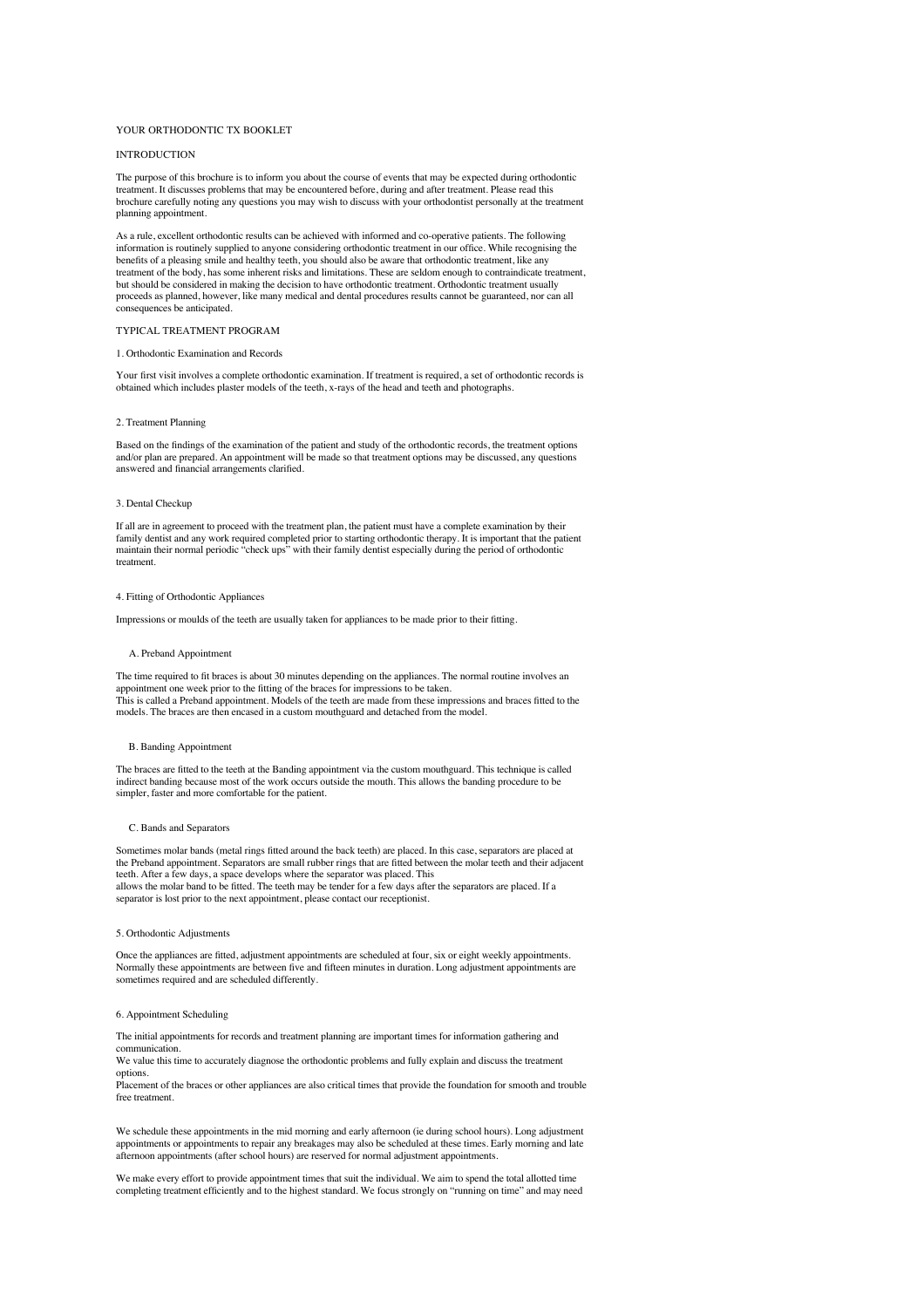## to reschedule an unplanned procedure such as a broken bracket.

## 7. Getting used to Appliances

# • Braces

In the early stages following placement of the braces, it is normal for the gums and cheeks to be irritated by the brackets and wires.

Use of the silicone strips or wax is advised. The tissues toughen up and the problem is temporary. Call our receptionist if the problem persists or if a wire is protruding. Problems with the wire can happen if it slips around the arch and is longer on one side or if a bracket or molar tube breaks. Small ligature tie wires or coil springs can also unravel and need to removed or replaced. Care needs to be taken to avoid trauma to the region of the mouth as braces can cut the cheek tissue. Mouthguards can be made to cover the braces if playing contact sport.

## • Twin Blocks

Twin Blocks are worn full time unless otherwise directed. They are not worn during contact sport, swimming or while brushing the teeth. Clasps can sometimes irritate the cheeks and it is important that the appliances are not worn or stored incorrectly such that the clasps are bent out of shape. A fee may be charged for repairs or replacement of Twin Blocks.

#### • Bite Correctors

Bite correctors are connected to the braces and sit between the braces and the cheeks. Irritation of the cheeks is normal soon after the appliances are placed. A soft diet and regular disinfectant mouth washes help until the tissues accommodate the appliance.

# • Headgear and Protraction Facemasks

Headgear or Protraction Facemasks are worn at least 12 hours a day or as directed. They are normally worn when sleeping and at other times such as studying or watching television. These appliances should not be worn when playing or running around. Headgear is designed with quick release straps should anything catch the strap. The headgear is bent to follow the contours of the cheeks but commonsense is necessary to avoid injury.

#### • RME (rapid maxillary expansion) appliances

A RME is designed to expand the upper jaw and teeth. This usually occurs over a three to four week period and the appliance is then left in place while the teeth and bone settle in the new expanded position. These appliances can  $\frac{1}{1}$  irritate the cheeks in the early stages and use of the silicone strips or wax is advised. The tissues toughen up and the problem is temporary. It is usual for a gap to develop between the upper front teeth as the expansion occurs. This normally closes spontaneously over the following weeks.

#### • Retainers

When wearing removable appliances, such as retainers or removable expansion appliances, reasonable judgement must be used. The patient should not wear an appliance if there is a chance of it being dislodged, for example while<br>swimming. If a retainer breaks, do not wear the broken parts. Call the office immediately so that the ret repaired or remade if needed. A fee may be charged for repairs or replacement of retainers.

#### 8. Breakages and Other Problems

Brackets rarely just "fall off". The vast majority break due to a the patient biting on something hard. Please inform us as soon as is practical if anything becomes loose, breaks or is sharp. A bracket or other appliance that has detached from the tooth or teeth needs to be reattached so that treatment continues as planned. Wires can become dislodged, bent or broken and may protrude at the back of the mouth. Silicone strips, wax or sugarless gum can be used on wires or brackets for protection.

If a broken bracket is left unrepaired, progress of treatment can be delayed or affected. An appointment is required to repair any breakages and this appointment is longer than a normal adjustment appointment. Sometimes this can<br>only be scheduled in the mid morning and early afternoon. Repair of a breakage that has not been notified prio normal adjustment appointment will occur at a rescheduled time. A fee may be charged if an excessive amount of breakages occur.

## 9. Removable Orthodontic Appliances

# *(e.g. elastics, Twin Block appliances, Headgear, etc)*

Small elastic rubber bands (elastics) may be used to close spaces between the teeth or to correct the bite. Patients are instructed how to attach the elastics which are changed daily or if they break. Compliance with elastics is crucial. If instructed to wear elastics full time; then only 24 hours a day wear is satisfactory.

# FREQUENTLY ASKED QUESTIONS

#### Will the treatment hurt?

It is normal for teeth to be tender about six to eight hours after braces are fitted. This will last for a few days. The intensity and duration of the discomfort varies with each patient. Panadol, Panadeine, Nurofen or Nurofen Plus may need to be taken to relieve any discomfort. It is recommended that you see your pharmacist for the medication that would suit you. Teeth can feel "tight" after an adjustment but it is usually mild and disappears quickly.

The cheeks and lips also need time to become accustomed to braces or other appliances. Silicone strips and/or wax are supplied to cover areas on the appliances that irritate the soft tissues. Sugarless gum (Extra) can also be used.

A "settling in" period is also normal for other appliances such as Twin Blocks, expansion appliances, holding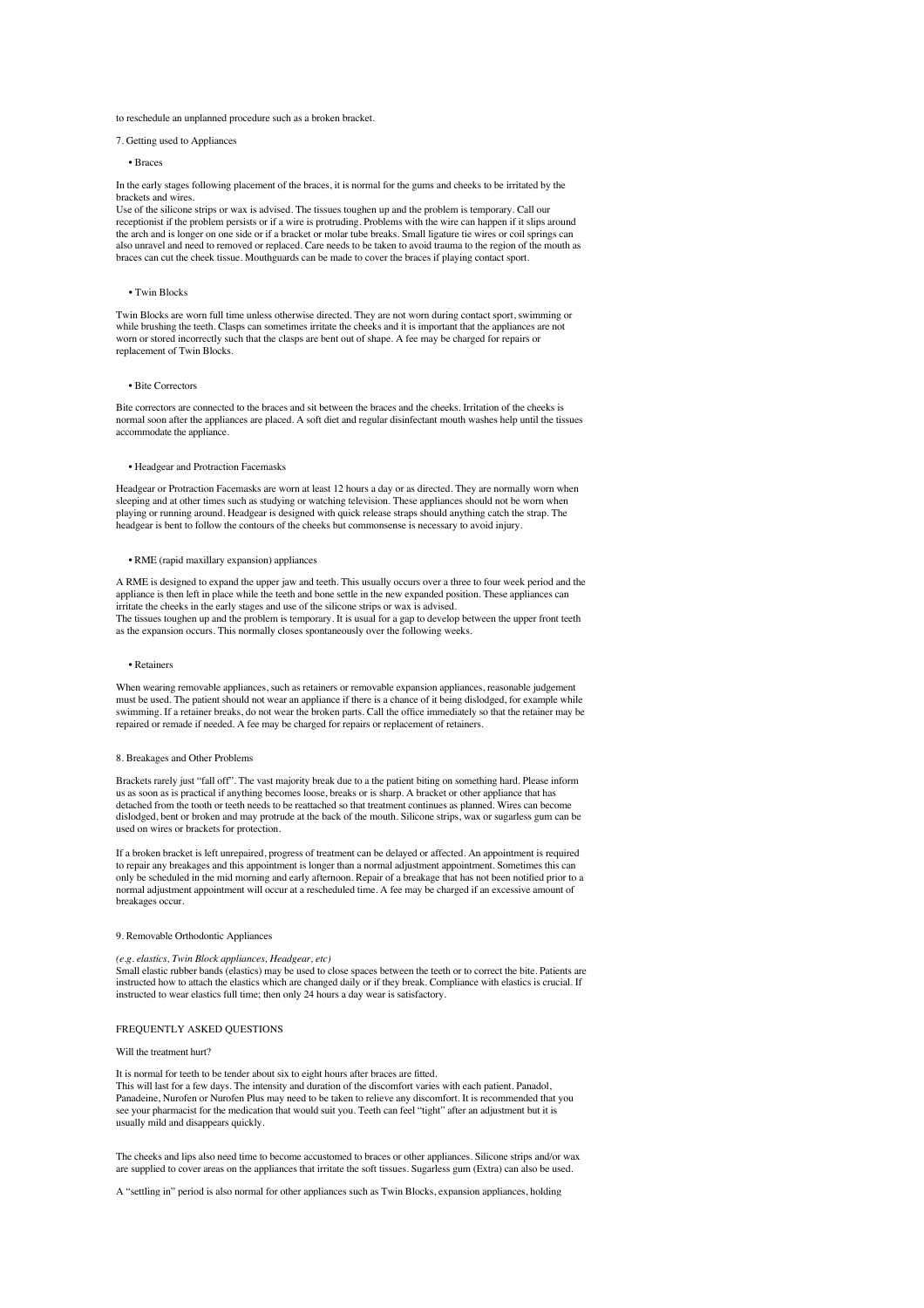arches and headgear. Few problems are experienced once your mouth has adjusted to the appliance, however some perseverance is required initially.

What food can I eat?

If you eat hard and/or sticky foods, sooner or later wires will be bent or broken and brackets and bands will come loose. This will very likely prolong your treatment and make it more difficult to get a good result.

Sweets and lollies are usually hard and should not be eaten; minties, toffees, boiled lollies, hard chocolate, ice or ice blocks, hard biscuits, nuts and other similar foods ill all damage braces. On special occasions, it is nice to have sweets and it is better to choose a softer alternative such as a cake, a soft centred chocolate or ice cream. Most bread, meat, fruit and vegetables are fine, however, hard or crisp foods such as apples and raw carrots should be sliced or shredded before eating. It is also best to cut meat off bones and corn off the cob.

# How long will I need braces?

The normal period for treatment with full braces is generally 18 months to 2 years. This can vary considerably in some cases.

#### Will I have to have teeth removed?

Orthodontic treatment is planned to place the teeth in the ideal position for aesthetics of the smile, the bite, the underlying skeletal framework and with respect to expected future growth and ageing.

In some cases, different factors may necessitate removal of teeth as part of the orthodontic treatment. Meticulous planning is carried out to formulate an orthodontic treatment plan. The decision to extract any teeth is not taken lightly. It is based on specific criteria and, if necessary, is fully explained.

## POTENTIAL PROBLEMS ASSOCIATED WITH ORTHODONTIC TREATMENT

The patient and/or parents should be aware of the following potential problems. Individual patients are notified if they have an increased risk of a potential problem.

#### 1. Dental Decay and Decalcification

Orthodontic appliances do not cause decay, but because of their presence, food particles are retained more readily and the potential for decay is increased. The retained food may also lead to swollen gums.

Retained food or plaque will lead to permanent white lines (decalcification). These are sometimes visible when braces are removed and are usually found between the metal band or bracket margins and the gums and signal the early stage of cavity formation. In some cases, this decalcification can be reversed with special toothpastes, however in severe cases it is permanent.

These problems can be prevented with proper diet, good tooth brushing habits and regular check-up appointments with the family dentist. It is important to brush teeth immediately after eating and practice proper techniques of brushing when braces are in place. If brushing is not possible at a given time, take several mouthfuls of water and rinse thoroughly.

Remember, decalcification (permanent markings), decay or gum disease can occur if patients do not brush their teeth properly and thoroughly during the treatment period. Excellent oral hygiene and plaque removal is a must. Sugars, sweets and snack foods should be avoided. Snacking between meals should be minimised to allow the teeth to remineralise

#### 2. Swollen Gums and Periodontal (gum and bone)

#### Problems

In some areas of the mouth the appliances may impinge or press on the gum tissue. This is usually not a problem, but if the patient does not brush well in the area, the gum tissue may become swollen. It is necessary that the gums and teeth be brushed and cleaned thoroughly after eating to keep them healthy. The patient should contact our receptionist if the problem persists or worsens.

We do know that some individuals are more prone to developing gum problems than others. Factors that can contribute to this problem are inadequate oral hygiene, accumulation of plaque and debris around the teeth and gums, incorrect brushing procedures, mouthbreathing and the general health of the patient.

Periodontal disease is cyclical. It may remain inactive for long periods of time and then flare up into an active state for no apparent reason. If the flare up occurs during the course of orthodontic treatment, it may be difficult to or even impossible to control the degree of bone loss and teeth could be lost. This is rare, but it can happen. Your orthodontist may recommend referral to a periodontist (gum disease specialist) for evaluation of various conditions. In some cases, particularly in adults, the orthodontist may request that the patient regularly see a periodontist during the entire course of orthodontic treatment.

Occasionally, it may be necessary to move teeth into an area where there is less bone support for the teeth. This could lead to recession of the gums around the teeth involved and the need for periodontal surgery.

#### 3. Impacted Teeth

Teeth which stay partially or completely under the gum are called "impacted". Most teeth become impacted as a result of what is known as "ectopic (misdirected) eruption pattern" due to crowding of the teeth or a small jaw size. The treatment of an impacted tooth depends on the cause and the relative importance of the tooth. The most commonly found impacted teeth are third molars or "wisdom teeth". These teeth do not erupt properly into place due to insufficient room in the jaws. The orthodontist may request that these teeth be extracted before or after orthodontic treatment. Occasionally impacted wisdom teeth will have to be extracted at a very early age if they are causing damage to adjacent teeth or are blocking the eruption path of the other teeth.

If it is decided to move the impacted tooth into proper alignment by orthodontic means, it will require the aid of an oral surgeon or periodontist to expose the impacted tooth, to which an attachment is secured. This will provide a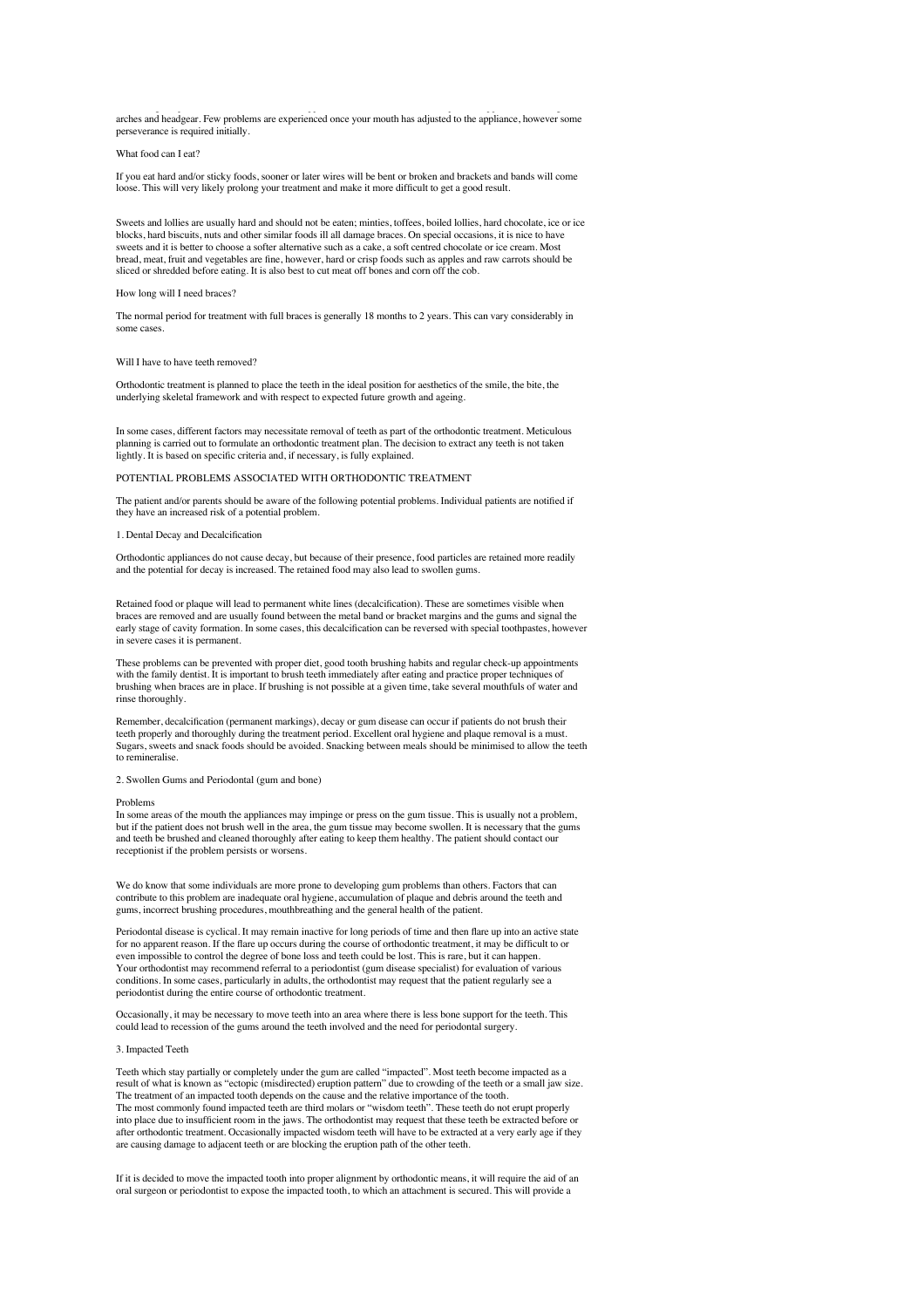"handle " from which a force is applied, gradually moving and guiding the tooth into position. This is usually performed for impacted canine

The length of time required to move an impacted tooth can vary considerably. Factors include the difficulty of diagnosing the exact angle and position of the tooth, physical or mechanical limitations with guiding the tooth in the desired direction, or because of the nature and amount of bone and gum tissue present in the site to which the tooth is to be moved. These are not readily predictable factors, therefore an estimate of the treatment time could be inaccurate!

The roots of adjacent teeth can be damaged by the presence of an impacted tooth and/or orthodontic movement of the impacted tooth. The incidence is low and seldom severe. Referral for a 3D CT (computer tomogram) is sometimes recommended to accurately locate an impacted tooth relative to the adjacent teeth. This information is often invaluable in deciding the treatment plan.

In some instances, the impacted tooth may be fused to the bone ("ankylosed") and will not move. It is not known if a tooth is ankylosed until a force is applied to try to move it.

## 4. Root Resorption

This condition involves shortening of the root tip of one or more teeth which may occur to varying degrees during orthodontic treatment, but is usually mild and does not affect the health or longevity of the teeth. The upper incisors (front teeth) are most commonly involved. There have been instances where all teeth are involved and an excessive amount of resorption occurred. If there is an associated periodontal (gum) disease in later years the longevity of the teeth can be threatened. It is difficult, if not impossible, to predict who is susceptible to root resorption.

The incidence seems to increase with prolonged treatment. This emphasises the importance of patient cooperation. It is important to complete treatment efficiently.

It should be noted that not all root resorption arises from orthodontic treatment. Many patients have root resorption prior to orthodontic treatment. Trauma, impaction of adjacent teeth, endocrine disorders, drugs or idiopathic (unknown) reasons can also cause root resorption.

#### 5. Loss of Tooth Vitality

Discolouration and/or loss of tooth vitality is rarely related to orthodontic treatment, but may occur during the treatment. An undetected non-vital tooth, whether caused by trauma in the past or a tooth having had extensive restorative treatment, may "flare up" during treatment.

Endodontic (root canal) treatment is then necessary to maintain the health of the involved tooth. Usually a tooth treated with a root canal filling can be moved orthodontically. A discoloured tooth may need to be bleached to restore a more natural colour after orthodontic treatment.

#### 6. Jaw Joint Pain and/or Clicking

Jaw joint (temporo mandibular joint, or "TMJ") pain or clicking may occur at any time during one's life. Usually a combination of factors is involved in causing this problem. A history of jaw injury or emotional stress is a common precursor and it more often affects females. In most instances, jaw muscle spasms are the cause of the pain. In some cases, actual joint pathology such as arthritis may be present.

The pain and/or clicking may fluctuate with the emotional state of the individual. Treatment of the problem may take several courses and can be very simple or very complex. Jaw joint pain may be treated as a medical disorder and not necessarily a dental disorder.

The patient should inform the orthodontist if there are problems with the jaw joint.

#### 7. Tooth Attrition and Enamel Loss

The wearing of the biting surfaces of the teeth is usually, but not always found on adult patients. It is usually due to the patient grinding or clenching their teeth causing excessive wear of the enamel surfaces of the teeth. In younger<br>patients, it is frequently related to high consumption of soft drinks, sports drinks or other acidic drin

Tooth interferences during jaw movements can also contribute to tooth wear. The patient unconsciously tries to eliminate the interferences or high point on the tooth by "working" the teeth.

This grinding and/or clenching wears the biting surfaces of the teeth down. This same process is seen in children with certain types of malocclusions (bad bites) such as crossbites, open bites, deep bites and certain skeletal discrepancies. When teeth are moved, the bite is constantly changing and, thus during treatment, new interferences are occurring almost monthly.

Patients with deep bites may also wear the edges of the upper front teeth on the lower braces. This is monitored and the patient should inform the orthodontist if they are concerned about excessive wear.

8. Injuries During Actual Treatment Procedures

When instruments are used or placed in the mouth, it is possible that the patient may be inadvertently scratched or poked, especially if the patient moves at a critical time during the procedure. It is possible for a foreign object to fall in the back of the mouth and be swallowed or inhaled. Great care is taken when placing and removing the braces or bonding attachments.

Teeth previously weakened by trauma, restorative procedures or containing undetected cavities or weak fillings may be damaged during these procedures.

## 9. Relapse Tendencies

Teeth may have a tendency to change their position after treatment and this is termed "relapse". Proper wearing and/ or maintenance of retainers should reduce this tendency. Throughout life, the bite can change adversely from various causes, such as eruption of wisdom teeth, genetic influences which control the size of the tongue, teeth and the jaws, growth and/or maturational changes, mouth breathing, playing of musical instruments and other oral habits - all of which may be beyond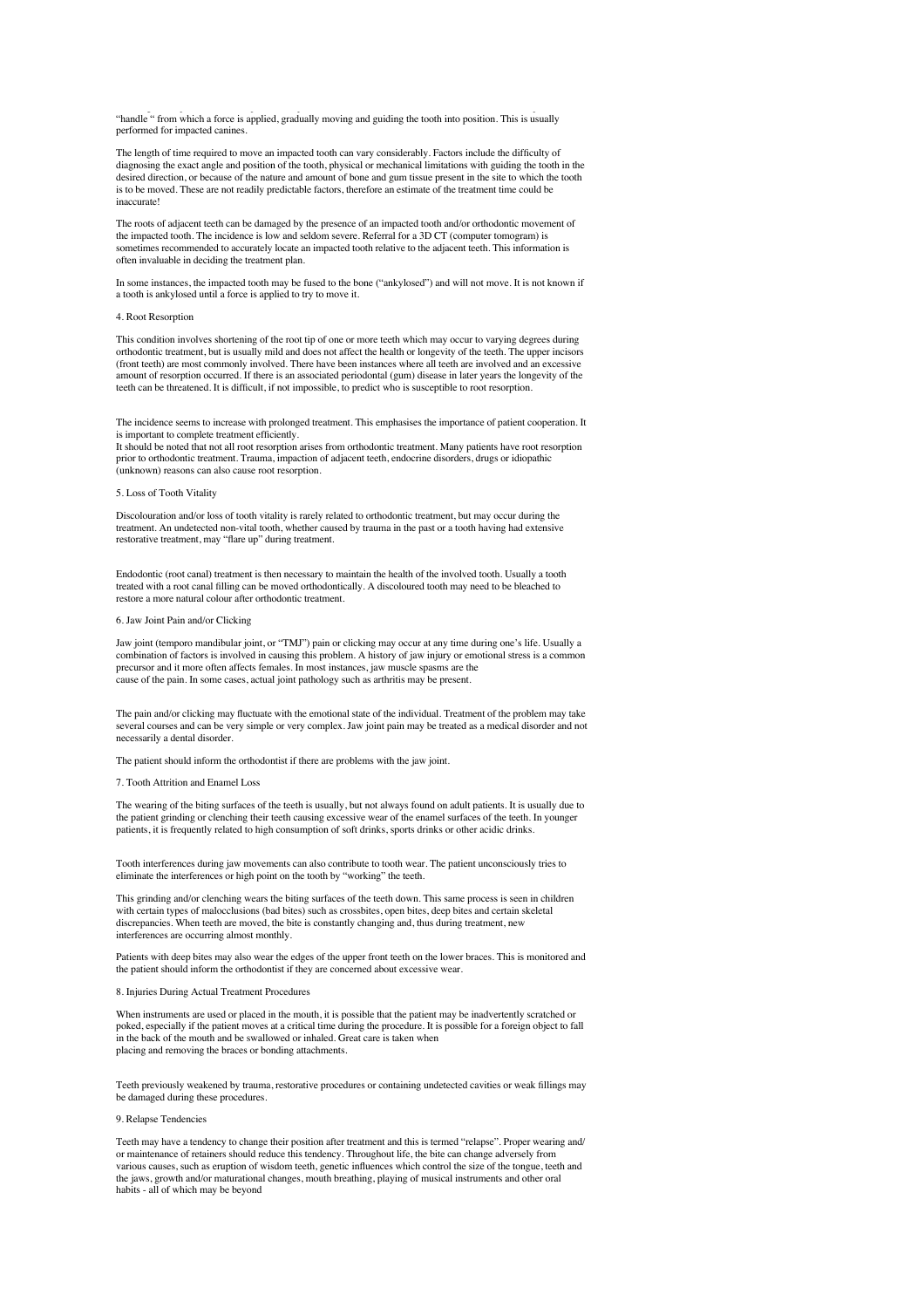# the control of the orthodontist.

It is probable that all patients will experience at least some movement of the teeth once the braces have been removed. It is difficult to determine how much tooth movement will occur hence the importance of a good retention plan.

It appears that the more ideal the end result, the less likely the chances of the teeth moving. Good cooperation and patience to achieve the perfect result during the orthodontic treatment with braces therefore affects the post treatment changes.

The more severe the original orthodontic problems, the greater the relapse tendency. When a tooth is severely rotated, the gum fibres will tend to pull it back toward the rotated position. In some cases, cutting of the superficial elastic fibres (fibreotomy) is recommended as part of the retention procedure.

Occasionally a person's growth can become disproportionate. The relationship of the upper to lower jaws and teeth can be affected and original treatment objectives may have to be compromised. Skeletal growth disharmony is a biological process beyond the orthodontist's control. The treatment of relapse due to growth depends on the relapse. In some instances, it may be necessary to have orthodontic treatment again once growth is complete.

#### 10. Additional Records and X-Rays

During the course of treatment, additional x-rays will be required to monitor the treatment progress.

#### 11. Retention

The purpose of retainers is to hold the teeth in the corrected positions while the bone, gums and muscles adapt to the new arrangement. Teeth move throughout life so if no change to the finished result is desired then maintenance of the fixed retainers or intermittent wear of removable retainers on a long term basis is advised.

## TEETH SHIFT WITH AGE. IT ALL SHIFTS WITH AGE.

Retainers are fitted once the braces are removed. This phase of treatment is just as important as the period of wearing braces.

There are several different types of retainers and the type selected for the individual patient is explained at the treatment planning appointment and also at the final stages of the braces. The two main types are fixed retainers or removable retainers.

Fixed retainers are wires that are bonded to the tongue side of the lower teeth or the palatal side of the upper teeth. Good oral hygiene using floss and correct toothbrushing technique are essential as are regular checks with a dentist.

Removable retainers are taken out when eating and for brushing. They are cleaned using cold water and toothpaste and can be soaked in denture cleaning solutions such as "Polident" which is available at chemists and supermarkets. Removable retainers are worn full time initially then can be reduced to night time wear only when advised by your orthodontist.

Appointments with your orthodontist to check the retainers are scheduled at three, six or twelve months for a period of two years after removal of the braces.

#### **CONCLUSION**

The intention of this brochure is to inform patients of the potential problems that exist whilst undergoing orthodontic treatment. Many of the problems or conditions mentioned in this brochure occur only occasionally or rarely. There may be other inherent risks not discussed in this brochure. Every effort is made to address any problems that occur before, during or after treatment. Referral to another specialist practitioner may be necessary.

Patients should feel free to inquire about any aspect of their treatment. Understanding and cooperation are absolutely essential for ideal results that both the patient and the orthodontist wish to achieve.

Failure to wear elastics exactly as instructed could m

# YOUR ORTHODONTIC TX BOOKLET

# INTRODUCTION

The purpose of this brochure is to inform you about the course of events that may be expected during orthodontic treatment. It discusses problems that may be encountered before, during and after treatment. Please read this brochure carefully noting any questions you may wish to discuss with your orthodontist personally at the treatment planning appointment.

As a rule, excellent orthodontic results can be achieved with informed and co-operative patients. The following information is routinely supplied to anyone considering orthodontic treatment in our office. While recognising the benefits of a pleasing smile and healthy teeth, you should also be aware that orthodontic treatment, like any treatment of the body, has some inherent risks and limitations. These are seldom enough to contraindicate treat but should be considered in making the decision to have orthodontic treatment. Orthodontic treatment usually proceeds as planned, however, like many medical and dental procedures results cannot be guaranteed, nor can all consequences be anticipated.

# TYPICAL TREATMENT PROGRAM

#### 1. Orthodontic Examination and Records

answered and financial arrangements clarified.

Your first visit involves a complete orthodontic examination. If treatment is required, a set of orthodontic records is obtained which includes plaster models of the teeth, x-rays of the head and teeth and photographs.

#### 2. Treatment Planning

Based on the findings of the examination of the patient and study of the orthodontic records, the treatment options and/or plan are prepared. An appointment will be made so that treatment options may be discussed, any questions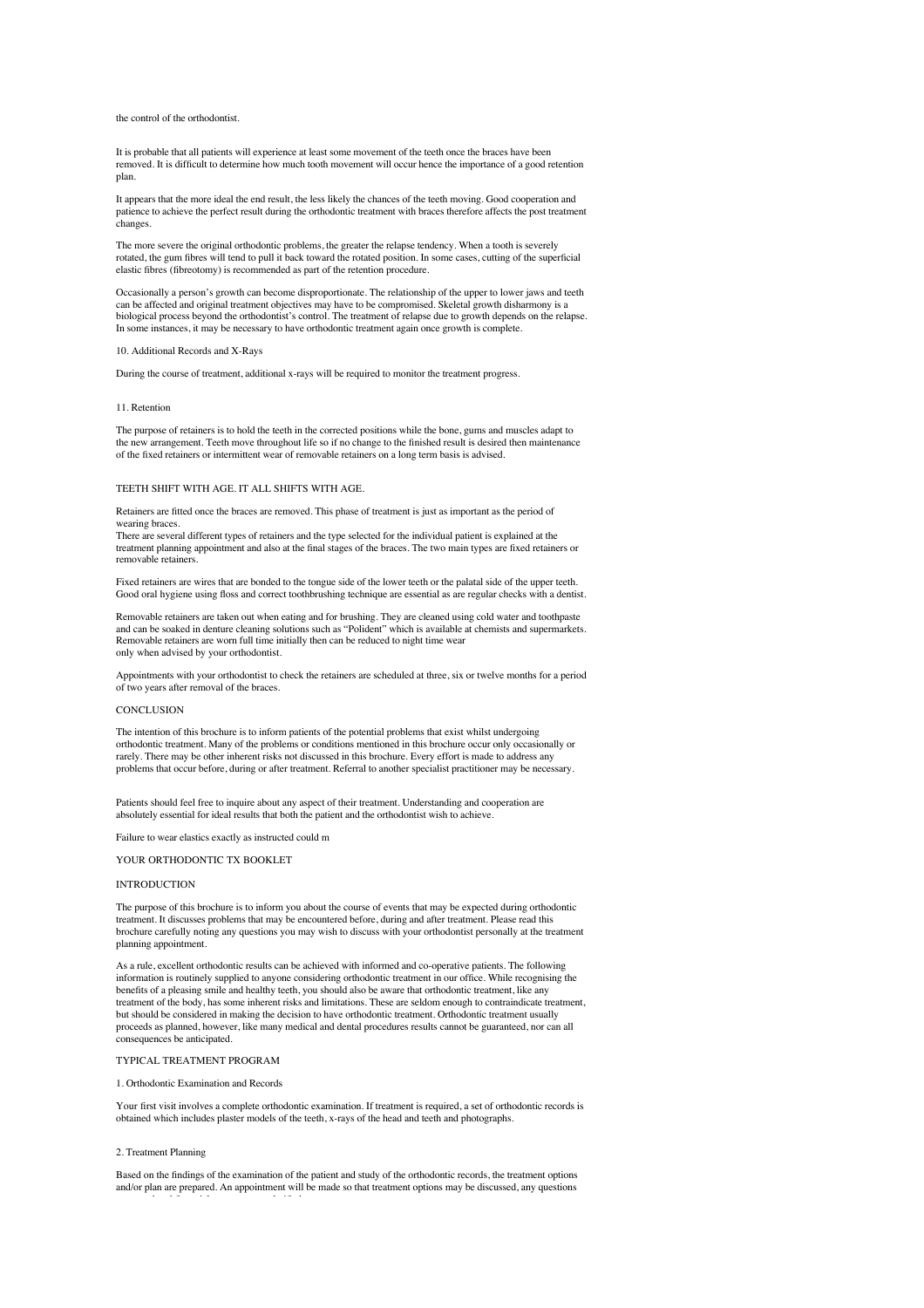#### answered and financial arrangements clarified.

# 3. Dental Checkup

If all are in agreement to proceed with the treatment plan, the patient must have a complete examination by their family dentist and any work required completed prior to starting orthodontic therapy. It is important that the patient maintain their normal periodic "check ups" with their family dentist especially during the period of orthodontic treatment.

#### 4. Fitting of Orthodontic Appliances

Impressions or moulds of the teeth are usually taken for appliances to be made prior to their fitting.

#### A. Preband Appointment

The time required to fit braces is about 30 minutes depending on the appliances. The normal routine involves an appointment one week prior to the fitting of the braces for impressions to be taken. This is called a Preband appointment. Models of the teeth are made from these impressions and braces fitted to the models. The braces are then encased in a custom mouthguard and detached from the model.

## B. Banding Appointment

The braces are fitted to the teeth at the Banding appointment via the custom mouthguard. This technique is called indirect banding because most of the work occurs outside the mouth. This allows the banding procedure to be simpler, faster and more comfortable for the patient.

## C. Bands and Separators

Sometimes molar bands (metal rings fitted around the back teeth) are placed. In this case, separators are placed at the Preband appointment. Separators are small rubber rings that are fitted between the molar teeth and their adjacent teeth. After a few days, a space develops where the separator was placed. This allows the molar band to be fitted. The teeth may be tender for a few days after the separators are placed. If a separator is lost prior to the next appointment, please contact our receptionist.

## 5. Orthodontic Adjustments

Once the appliances are fitted, adjustment appointments are scheduled at four, six or eight weekly appointments. Normally these appointments are between five and fifteen minutes in duration. Long adjustment appointments are sometimes required and are scheduled differently.

# 6. Appointment Scheduling

The initial appointments for records and treatment planning are important times for information gathering and communication.

We value this time to accurately diagnose the orthodontic problems and fully explain and discuss the treatment options.

Placement of the braces or other appliances are also critical times that provide the foundation for smooth and trouble free treatment.

We schedule these appointments in the mid morning and early afternoon (ie during school hours). Long adjustment appointments or appointments to repair any breakages may also be scheduled at these times. Early morning and late afternoon appointments (after school hours) are reserved for normal adjustment appointments.

We make every effort to provide appointment times that suit the individual. We aim to spend the total allotted time completing treatment efficiently and to the highest standard. We focus strongly on "running on time" and may need to reschedule an unplanned procedure such as a broken bracket.

#### 7. Getting used to Appliances

## • Braces

In the early stages following placement of the braces, it is normal for the gums and cheeks to be irritated by the brackets and wires.

Use of the silicone strips or wax is advised. The tissues toughen up and the problem is temporary. Call our receptionist if the problem persists or if a wire is protruding. Problems with the wire can happen if it slips around the arch and is longer on one side or if a bracket or molar tube breaks. Small ligature tie wires or coil springs can also unravel and need to removed or replaced. Care needs to be taken to avoid trauma to the region of the mouth as braces can cut the cheek tissue. Mouthguards can be made to cover the braces if playing contact sport.

#### • Twin Blocks

Twin Blocks are worn full time unless otherwise directed. They are not worn during contact sport, swimming or while brushing the teeth. Clasps can sometimes irritate the cheeks and it is important that the appliances are not worn or stored incorrectly such that the clasps are bent out of shape. A fee may be charged for repairs or replacement of Twin Blocks.

#### • Bite Correctors

Bite correctors are connected to the braces and sit between the braces and the cheeks. Irritation of the cheeks is normal soon after the appliances are placed. A soft diet and regular disinfectant mouth washes help until the tissues accommodate the appliance.

• Headgear and Protraction Facemasks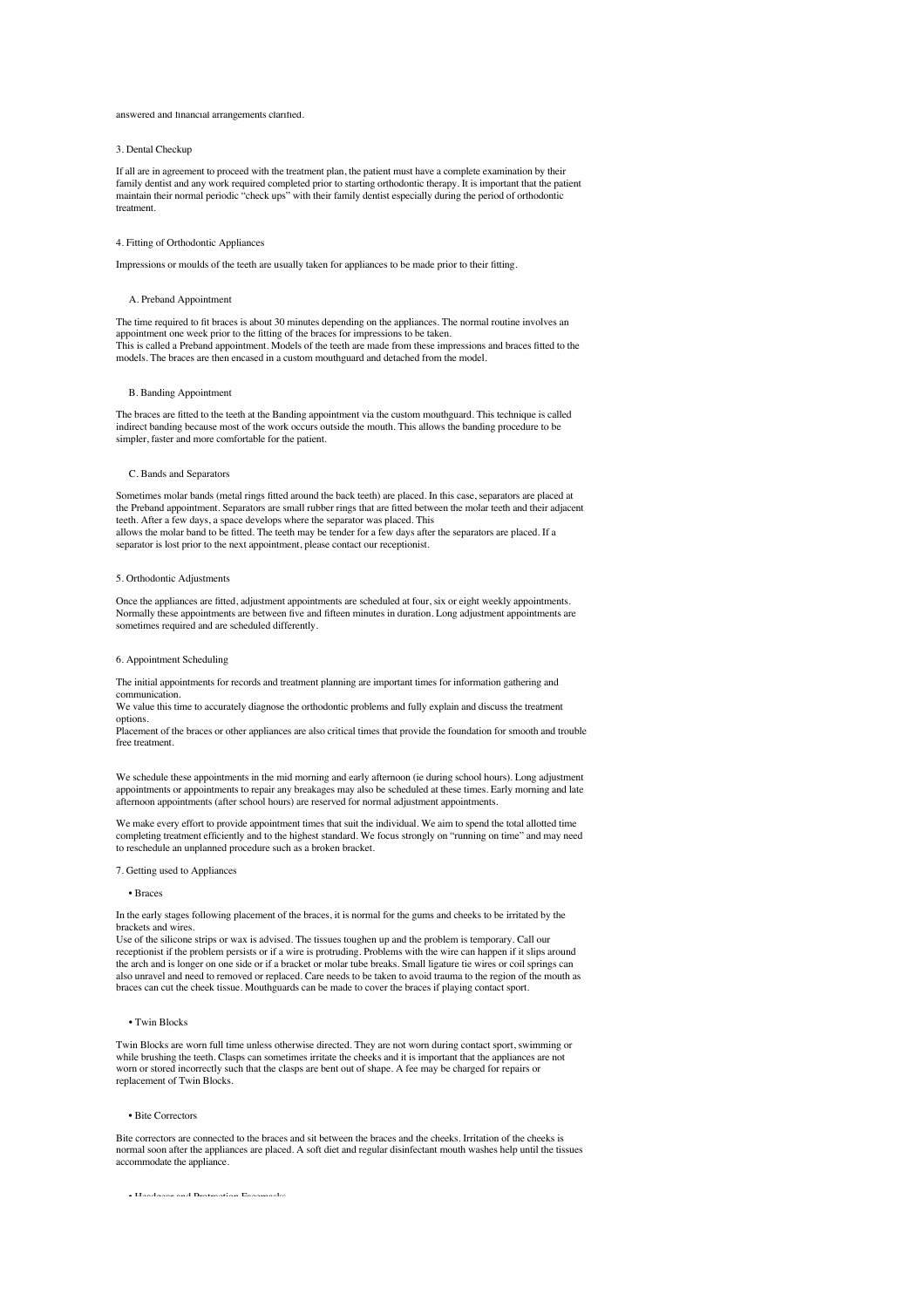## • Headgear and Protraction Facemasks

Headgear or Protraction Facemasks are worn at least 12 hours a day or as directed. They are normally worn when sleeping and at other times such as studying or watching television. These appliances should not be worn when playing or running around. Headgear is designed with quick release straps should anything catch the strap. The headgear is bent to follow the contours of the cheeks but commonsense is necessary to avoid injury.

#### • RME (rapid maxillary expansion) appliances

A RME is designed to expand the upper jaw and teeth. This usually occurs over a three to four week period and the appliance is then left in place while the teeth and bone settle in the new expanded position. These appliances can irritate the cheeks in the early stages and use of the silicone strips or wax is advised. The tissues toughen up and the problem is temporary. It is usual for a gap to develop between the upper front teeth as the expansion occurs. This normally closes spontaneously over the following weeks.

#### • Retainers

When wearing removable appliances, such as retainers or removable expansion appliances, reasonable judgement must be used. The patient should not wear an appliance if there is a chance of it being dislodged, for example while<br>swimming. If a retainer breaks, do not wear the broken parts. Call the office immediately so that the ret repaired or remade if needed. A fee may be charged for repairs or replacement of retainers.

#### 8. Breakages and Other Problems

Brackets rarely just "fall off". The vast majority break due to a the patient biting on something hard. Please inform us as soon as is practical if anything becomes loose, breaks or is sharp. A bracket or other appliance that has detached from the tooth or teeth needs to be reattached so that treatment continues as planned. Wires can become dislodged, bent or broken and may protrude at the back of the mouth. Silicone strips, wax or sugarless gum can be used on wires or brackets for protection.

If a broken bracket is left unrepaired, progress of treatment can be delayed or affected. An appointment is required to repair any breakages and this appointment is longer than a normal adjustment appointment. Sometimes this can only be scheduled in the mid morning and early afternoon. Repair of a breakage that has not been notified prior to a normal adjustment appointment will occur at a rescheduled time. A fee may be charged if an excessive amount of breakages occur.

#### 9. Removable Orthodontic Appliances

# *(e.g. elastics, Twin Block appliances, Headgear, etc)*

Small elastic rubber bands (elastics) may be used to close spaces between the teeth or to correct the bite. Patients are instructed how to attach the elastics which are changed daily or if they break. Compliance with elastics is crucial. If instructed to wear elastics full time; then only 24 hours a day wear is satisfactory.

# FREQUENTLY ASKED QUESTIONS

#### Will the treatment hurt?

It is normal for teeth to be tender about six to eight hours after braces are fitted. This will last for a few days. The intensity and duration of the discomfort varies with each patient. Panadol, Panadeine, Nurofen or Nurofen Plus may need to be taken to relieve any discomfort. It is recommended that you see your pharmacist for the medication that would suit you. Teeth can feel "tight" after an adjustment but it is usually mild and disappears quickly.

The cheeks and lips also need time to become accustomed to braces or other appliances. Silicone strips and/or wax are supplied to cover areas on the appliances that irritate the soft tissues. Sugarless gum (Extra) can also be used.

A "settling in" period is also normal for other appliances such as Twin Blocks, expansion appliances, holding arches and headgear. Few problems are experienced once your mouth has adjusted to the appliance, however some perseverance is required initially.

#### What food can I eat?

If you eat hard and/or sticky foods, sooner or later wires will be bent or broken and brackets and bands will come loose. This will very likely prolong your treatment and make it more difficult to get a good result.

Sweets and lollies are usually hard and should not be eaten; minties, toffees, boiled lollies, hard chocolate, ice or ice<br>blocks, hard biscuits, nuts and other similar foods ill all damage braces. On special occasions, it sweets and it is better to choose a softer alternative such as a cake, a soft centred chocolate or ice cream. Most bread, meat, fruit and vegetables are fine, however, hard or crisp foods such as apples and raw carrots should be sliced or shredded before eating. It is also best to cut meat off bones and corn off the cob.

## How long will I need braces?

The normal period for treatment with full braces is generally 18 months to 2 years. This can vary considerably in some cases.

#### Will I have to have teeth removed?

Orthodontic treatment is planned to place the teeth in the ideal position for aesthetics of the smile, the bite, the underlying skeletal framework and with respect to expected future growth and ageing.

In some cases, different factors may necessitate removal of teeth as part of the orthodontic treatment. Meticulous planning is carried out to formulate an orthodontic treatment plan. The decision to extract any teeth is not taken lightly. It is based on specific criteria and, if necessary, is fully explained.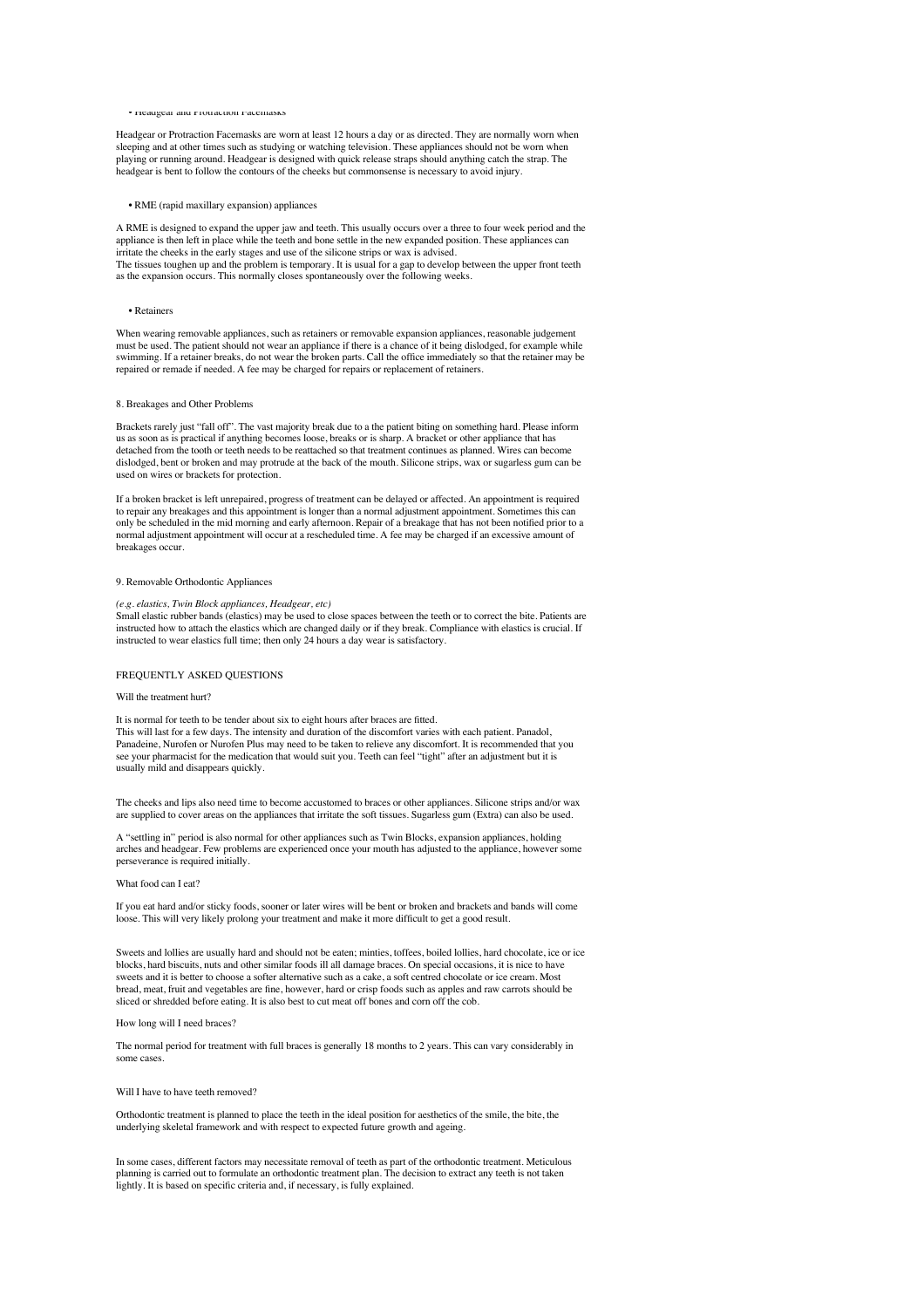# POTENTIAL PROBLEMS ASSOCIATED WITH ORTHODONTIC TREATMENT

The patient and/or parents should be aware of the following potential problems. Individual patients are notified if they have an increased risk of a potential problem.

# 1. Dental Decay and Decalcification

Orthodontic appliances do not cause decay, but because of their presence, food particles are retained more readily and the potential for decay is increased. The retained food may also lead to swollen gums.

Retained food or plaque will lead to permanent white lines (decalcification). These are sometimes visible when braces are removed and are usually found between the metal band or bracket margins and the gums and signal the early stage of cavity formation. In some cases, this decalcification can be reversed with special toothpastes, however in severe cases it is permanent.

These problems can be prevented with proper diet, good tooth brushing habits and regular check-up appointments with the family dentist. It is important to brush teeth immediately after eating and practice proper techniques of brushing when braces are in place. If brushing is not possible at a given time, take several mouthfuls of water and rinse thoroughly.

Remember, decalcification (permanent markings), decay or gum disease can occur if patients do not brush their teeth properly and thoroughly during the treatment period. Excellent oral hygiene and plaque removal is a must. Sugars, sweets and snack foods should be avoided. Snacking between meals should be minimised to allow the teeth to remineralise.

## 2. Swollen Gums and Periodontal (gum and bone)

#### Problems

In some areas of the mouth the appliances may impinge or press on the gum tissue. This is usually not a problem, but if the patient does not brush well in the area, the gum tissue may become swollen. It is necessary that the gums<br>and teeth be brushed and cleaned thoroughly after eating to keep them healthy. The patient should contact receptionist if the problem persists or worsens.

We do know that some individuals are more prone to developing gum problems than others. Factors that can contribute to this problem are inadequate oral hygiene, accumulation of plaque and debris around the teeth and gums, incorrect brushing procedures, mouthbreathing and the general health of the patient.

Periodontal disease is cyclical. It may remain inactive for long periods of time and then flare up into an active state for no apparent reason. If the flare up occurs during the course of orthodontic treatment, it may be difficult to or even impossible to control the degree of bone loss and teeth could be lost. This is rare, but it can happen. Your orthodontist may recommend referral to a periodontist (gum disease specialist) for evaluation of various conditions. In some cases, particularly in adults, the orthodontist may request that the patient regularly see a periodontist during the entire course of orthodontic treatment.

Occasionally, it may be necessary to move teeth into an area where there is less bone support for the teeth. This could lead to recession of the gums around the teeth involved and the need for periodontal surgery.

## 3. Impacted Teeth

Teeth which stay partially or completely under the gum are called "impacted". Most teeth become impacted as a result of what is known as "ectopic (misdirected) eruption pattern" due to crowding of the teeth or a small jaw size. The treatment of an impacted tooth depends on the cause and the relative importance of the tooth. The most commonly found impacted teeth are third molars or "wisdom teeth". These teeth do not erupt properly into place due to insufficient room in the jaws. The orthodontist may request that these teeth be extracted before or after orthodontic treatment. Occasionally impacted wisdom teeth will have to be extracted at a very early age if they are causing damage to adjacent teeth or are blocking the eruption path of the other teeth.

If it is decided to move the impacted tooth into proper alignment by orthodontic means, it will require the aid of an oral surgeon or periodontist to expose the impacted tooth, to which an attachment is secured. This will provide a "handle " from which a force is applied, gradually moving and guiding the tooth into position. This is usually performed for impacted canines.

The length of time required to move an impacted tooth can vary considerably. Factors include the difficulty of diagnosing the exact angle and position of the tooth, physical or mechanical limitations with guiding the tooth in the desired direction, or because of the nature and amount of bone and gum tissue present in the site to which the tooth is to be moved. These are not readily predictable factors, therefore an estimate of the treatment time could be inaccurate!

The roots of adjacent teeth can be damaged by the presence of an impacted tooth and/or orthodontic movement of the impacted tooth. The incidence is low and seldom severe. Referral for a 3D CT (computer tomogram) is sometimes recommended to accurately locate an impacted tooth relative to the adjacent teeth. This information is often invaluable in deciding the treatment plan.

In some instances, the impacted tooth may be fused to the bone ("ankylosed") and will not move. It is not known if a tooth is ankylosed until a force is applied to try to move it.

# 4. Root Resorption

This condition involves shortening of the root tip of one or more teeth which may occur to varying degrees during orthodontic treatment, but is usually mild and does not affect the health or longevity of the teeth. The upper incisors (front teeth) are most commonly involved. There have been instances where all teeth are involved and an excessive amount of resorption occurred. If there is an associated periodontal (gum) disease in later years the longevity of the teeth can be threatened. It is difficult, if not impossible, to predict who is susceptible to root resorption.

The incidence seems to increase with prolonged treatment. This emphasises the importance of patient cooperation. It is important to complete treatment efficiently.

It should be noted that not all root resorption arises from orthodontic treatment. Many patients have root resorption prior to orthodontic treatment. Trauma, impaction of adjacent teeth, endocrine disorders, drugs or idiopathic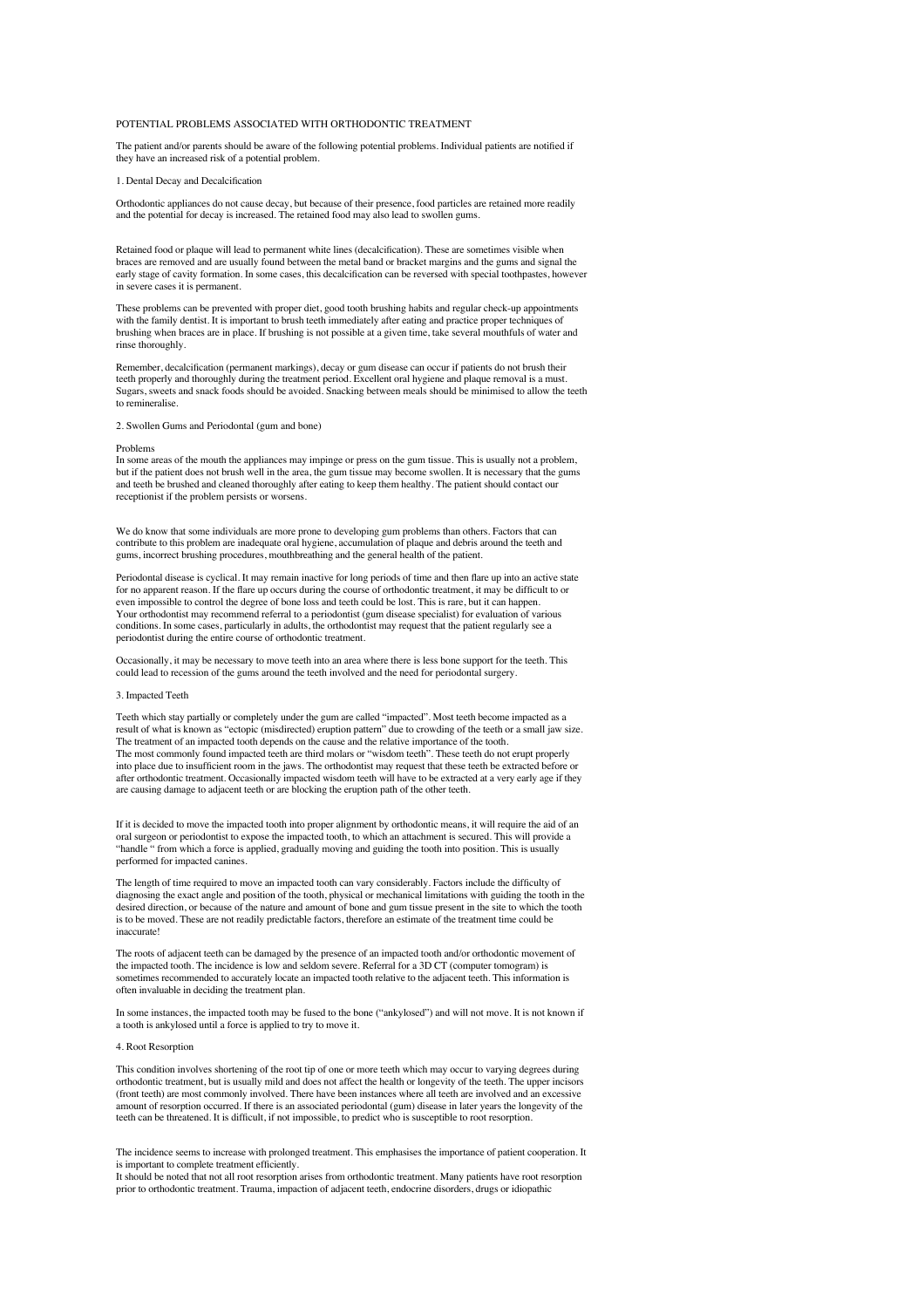## (unknown) reasons can also cause root resorption.

## 5. Loss of Tooth Vitality

Discolouration and/or loss of tooth vitality is rarely related to orthodontic treatment, but may occur during the treatment. An undetected non-vital tooth, whether caused by trauma in the past or a tooth having had extensive restorative treatment, may "flare up" during treatment.

Endodontic (root canal) treatment is then necessary to maintain the health of the involved tooth. Usually a tooth<br>treated with a root canal filling can be moved orthodontically. A discoloured tooth may need to be bleached restore a more natural colour after orthodontic treatment.

# 6. Jaw Joint Pain and/or Clicking

Jaw joint (temporo mandibular joint, or "TMJ") pain or clicking may occur at any time during one's life. Usually a combination of factors is involved in causing this problem. A history of jaw injury or emotional stress is a common combination of factors is involved in causing this problem. A history of jaw injury or emotional stress is precursor and it more often affects females. In most instances, jaw muscle spasms are the cause of the pain. In some cases, actual joint pathology such as arthritis may be present.

The pain and/or clicking may fluctuate with the emotional state of the individual. Treatment of the problem may take several courses and can be very simple or very complex. Jaw joint pain may be treated as a medical disorder and not necessarily a dental disorder.

The patient should inform the orthodontist if there are problems with the jaw joint.

#### 7. Tooth Attrition and Enamel Loss

The wearing of the biting surfaces of the teeth is usually, but not always found on adult patients. It is usually due to the patient grinding or clenching their teeth causing excessive wear of the enamel surfaces of the teeth. In younger patients, it is frequently related to high consumption of soft drinks, sports drinks or other acidic drinks

Tooth interferences during jaw movements can also contribute to tooth wear. The patient unconsciously tries to eliminate the interferences or high point on the tooth by "working" the teeth.

This grinding and/or clenching wears the biting surfaces of the teeth down. This same process is seen in children with certain types of malocclusions (bad bites) such as crossbites, open bites, deep bites and certain skeletal discrepancies. When teeth are moved, the bite is constantly changing and, thus during treatment, new interferences are occurring almost monthly.

Patients with deep bites may also wear the edges of the upper front teeth on the lower braces. This is monitored and the patient should inform the orthodontist if they are concerned about excessive wear.

## 8. Injuries During Actual Treatment Procedures

When instruments are used or placed in the mouth, it is possible that the patient may be inadvertently scratched or poked, especially if the patient moves at a critical time during the procedure. It is possible for a foreign object to fall in the back of the mouth and be swallowed or inhaled. Great care is taken when placing and removing the braces or bonding attachments.

Teeth previously weakened by trauma, restorative procedures or containing undetected cavities or weak fillings may be damaged during these procedures.

#### 9. Relapse Tendencies

Teeth may have a tendency to change their position after treatment and this is termed "relapse". Proper wearing and/ or maintenance of retainers should reduce this tendency. Throughout life, the bite can change adversely from various causes, such as eruption of wisdom teeth, genetic influences which control the size of the tongue, teeth and the jaws, growth and/or maturational changes, mouth breathing, playing of musical instruments and other oral habits - all of which may be beyond the control of the orthodontist.

It is probable that all patients will experience at least some movement of the teeth once the braces have been<br>removed. It is difficult to determine how much tooth movement will occur hence the importance of a good retenti plan.

It appears that the more ideal the end result, the less likely the chances of the teeth moving. Good cooperation and patience to achieve the perfect result during the orthodontic treatment with braces therefore affects the post treatment changes.

The more severe the original orthodontic problems, the greater the relapse tendency. When a tooth is severely rotated, the gum fibres will tend to pull it back toward the rotated position. In some cases, cutting of the superficial elastic fibres (fibreotomy) is recommended as part of the retention procedure.

Occasionally a person's growth can become disproportionate. The relationship of the upper to lower jaws and teeth can be affected and original treatment objectives may have to be compromised. Skeletal growth disharmony is a biological process beyond the orthodontist's control. The treatment of relapse due to growth depends on the relapse. In some instances, it may be necessary to have orthodontic treatment again once growth is complete.

# 10. Additional Records and X-Rays

During the course of treatment, additional x-rays will be required to monitor the treatment progress.

#### 11. Retention

The purpose of retainers is to hold the teeth in the corrected positions while the bone, gums and muscles adapt to the new arrangement. Teeth move throughout life so if no change to the finished result is desired then maintenance of the fixed retainers or intermittent wear of removable retainers on a long term basis is advised.